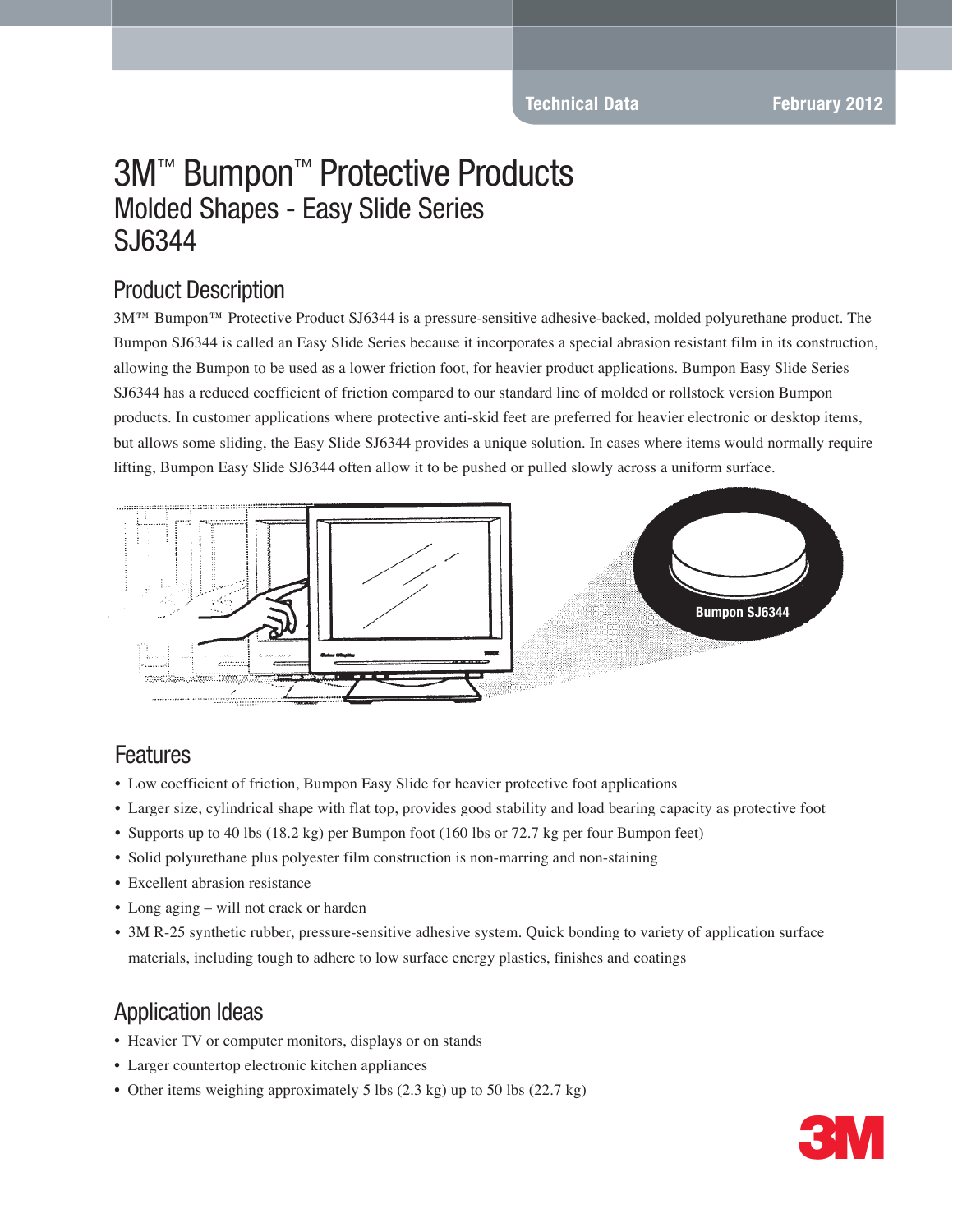## Product Construction

**Note:** The following technical information and data

should be considered representative or typical only and should not be used for specification purposes.

# **Easy Slide SJ6344**

**3M™ Bumpon™ Protective Products**

| Color:               | <b>Black</b>                               |
|----------------------|--------------------------------------------|
| Width: inches (mm)*  | $0.75(19) \pm 0.005(0.13)$                 |
| Height: inches (mm)* | $0.16(4.0) \pm 0.015(0.38)$                |
| Shape:               | Cylindrical                                |
| Form (matrix):       | $4 \times 10$                              |
| Low Friction Film:   | Polyester                                  |
| Elastomeric Fill:    | Polyurethane                               |
| Adhesive:            | R-25 synthetic rubber                      |
| Release Liner:       | Translucent polyester with printed 3M logo |
|                      |                                            |

\*Note: All dimensions  $\pm$  0.02 inches or  $\pm$  0.05 mm measured without the adhesive liner.

## Typical Physical Properties and Performance Characteristics

**Note:** The following technical information and data should be considered representative or typical only and should not be

used for specification purposes.

| <b>Property</b>                                                                                                              | <b>Test Method</b>                                                                                                                                                                                                                                                                                                                                                                                                           |                         | <b>Test Results</b>                      |
|------------------------------------------------------------------------------------------------------------------------------|------------------------------------------------------------------------------------------------------------------------------------------------------------------------------------------------------------------------------------------------------------------------------------------------------------------------------------------------------------------------------------------------------------------------------|-------------------------|------------------------------------------|
| Hardness, Shore M                                                                                                            | ASTM-D-2240                                                                                                                                                                                                                                                                                                                                                                                                                  |                         | 72                                       |
| <b>Abrasion Resistance</b><br>(Taber H18, 1kg)                                                                               | <b>ASTM-C-501</b>                                                                                                                                                                                                                                                                                                                                                                                                            |                         | 0.02 g/1000 cycles                       |
| Kinetic Coefficient of Friction:<br>$\bullet$ Glass<br>$\bullet$ Formica <sup>®</sup><br>• Stainless Steel<br>$\bullet$ Wood | ASTM-D-1894                                                                                                                                                                                                                                                                                                                                                                                                                  |                         | 0.3<br>0.2<br>0.3<br>0.2                 |
| <b>Flammability Listing</b>                                                                                                  | UL-94HB                                                                                                                                                                                                                                                                                                                                                                                                                      |                         | Pass<br>UL recognized (color black only) |
| Friction                                                                                                                     | Two important laws of friction applicable to 3M™ Bumpon™ Protective Products are:<br>1. Friction is independent of the area of contact between two solids.<br>2. Friction is proportional to the load between two solids. Thus, if the load is doubled, the force<br>required to cause sliding is also doubled. This is expressed mathematically as follows:<br>Sliding Force = (Kinetic Coefficient of Friction) $x$ (Load) |                         |                                          |
| <b>Slide Force Example</b>                                                                                                   | Using the mathematical equation given above, the sliding force required to move a 20 lb. computer<br>monitor across a Formica <sup>®</sup> tabletop is calculated as follows:                                                                                                                                                                                                                                                |                         |                                          |
| Load                                                                                                                         | (Please note that the sliding force calculation shows a comparison between standard $3M^{TM}$ Bumpon <sup>TM</sup><br>Protective Product SJ5744 and 3M™ Bumpon™ Protective Product SJ6344)                                                                                                                                                                                                                                   |                         |                                          |
|                                                                                                                              |                                                                                                                                                                                                                                                                                                                                                                                                                              | <b>Bumpon</b><br>SJ5744 | <b>Bumpon</b><br>SJ6344                  |
| Sliding<br>Force                                                                                                             | Kinetic Coefficient of Friction (COF)                                                                                                                                                                                                                                                                                                                                                                                        | 1.1                     | 0.2                                      |
|                                                                                                                              | Load                                                                                                                                                                                                                                                                                                                                                                                                                         | 20 lbs.                 | 20 lbs.                                  |
|                                                                                                                              | Sliding Force $=$ (COF) x (load)                                                                                                                                                                                                                                                                                                                                                                                             | 22 lbs.                 | $4$ lbs.                                 |
| <b>Load Tolerance</b>                                                                                                        | The "recommended' maximum load which Bumpon SJ6344 will support is 40 lbs. (18 kg) per<br>bumper at 70°F (21°C) to 150°F (66°C).                                                                                                                                                                                                                                                                                             |                         |                                          |
| <b>Application Temperature</b>                                                                                               | 40°F (4°C) to 125°F (52°C)                                                                                                                                                                                                                                                                                                                                                                                                   |                         |                                          |
| Service Temperature                                                                                                          | $-30^{\circ}$ F ( $-34^{\circ}$ C) to 150 $^{\circ}$ F (66 $^{\circ}$ C); 225 $^{\circ}$ F (107 $^{\circ}$ C) intermittent exposure.                                                                                                                                                                                                                                                                                         |                         |                                          |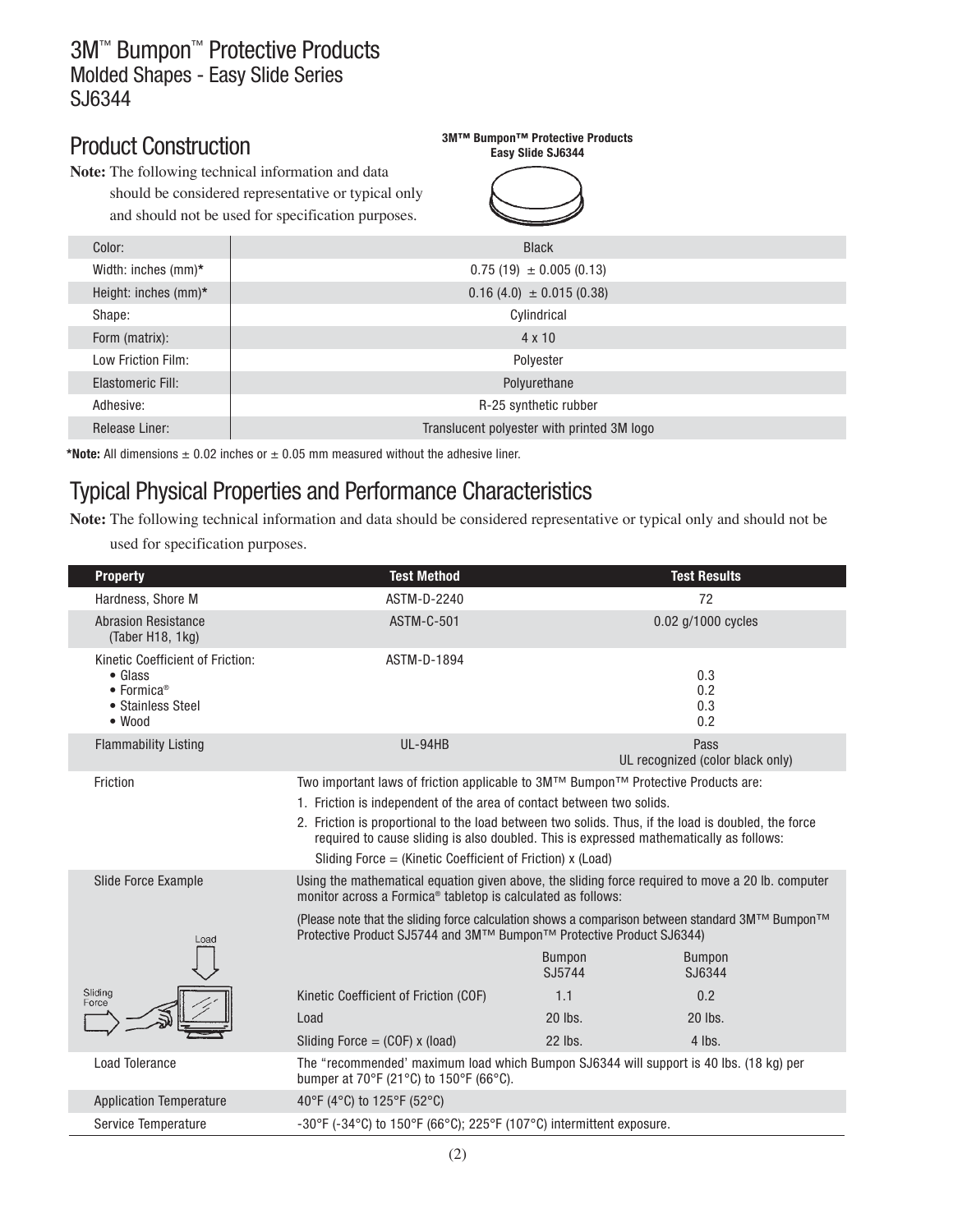## Relative Adhesive Performance Characteristics

**Note:** The following technical information and data should be considered representative or typical only and should not be

used for specification purposes.

|                                                                                           | <b>3M™ Bumpon™ Protective Products</b><br>Easy Slide SJ6344 |
|-------------------------------------------------------------------------------------------|-------------------------------------------------------------|
| <b>Adhesive:</b>                                                                          | <b>Synthetic Rubber</b><br>$R-25$                           |
| <b>Adhesion (Peel)</b><br><b>Low Surface Energy:</b><br><b>High Surface Energy:</b>       | Excellent<br>Excellent                                      |
| <b>Static Shear</b><br>$75^{\circ}$ F (25 $^{\circ}$ C):<br>120°F (49°C):<br>158°F (70°C) | Excellent<br>Good<br>Fair                                   |
| <b>Initial Adhesion</b><br><b>Low Surface Energy:</b><br><b>High Surface Energy:</b>      | Excellent<br>Excellent                                      |
| <b>Solvent Resistance:</b>                                                                | Good                                                        |
| <b>Dynamic Shear:</b>                                                                     | Good                                                        |

## Adhesive Performance

**Note:** The following technical information and data should be considered representative or typical only and should not be used for specification purposes.

**90° Peel Adhesion Peel Force, oz. Per 1/2 inch**

|                        | $\overline{\phantom{a}}$                                    |  |  |
|------------------------|-------------------------------------------------------------|--|--|
|                        | <b>3M™ Bumpon™ Protective Products</b><br>Easy Slide SJ6344 |  |  |
| Substrate:             | Synthetic Rubber<br>$R-25$                                  |  |  |
| Polypropylene          | 52                                                          |  |  |
| Polystyrene            | 55                                                          |  |  |
| <b>ABS</b>             | 55                                                          |  |  |
| <b>Stainless Steel</b> | 55                                                          |  |  |
| <b>Aluminum</b>        | 55                                                          |  |  |

3M Test Method TM-2011; 72 hour dwell, 1/2 inch wide samples pulled at 12 inches per minute. Testing completed using 3M™ Bumpon™ Resilient Rollstock products SJ5816, SJ6016, and SJ6216, which use the same adhesive system as the molded series products.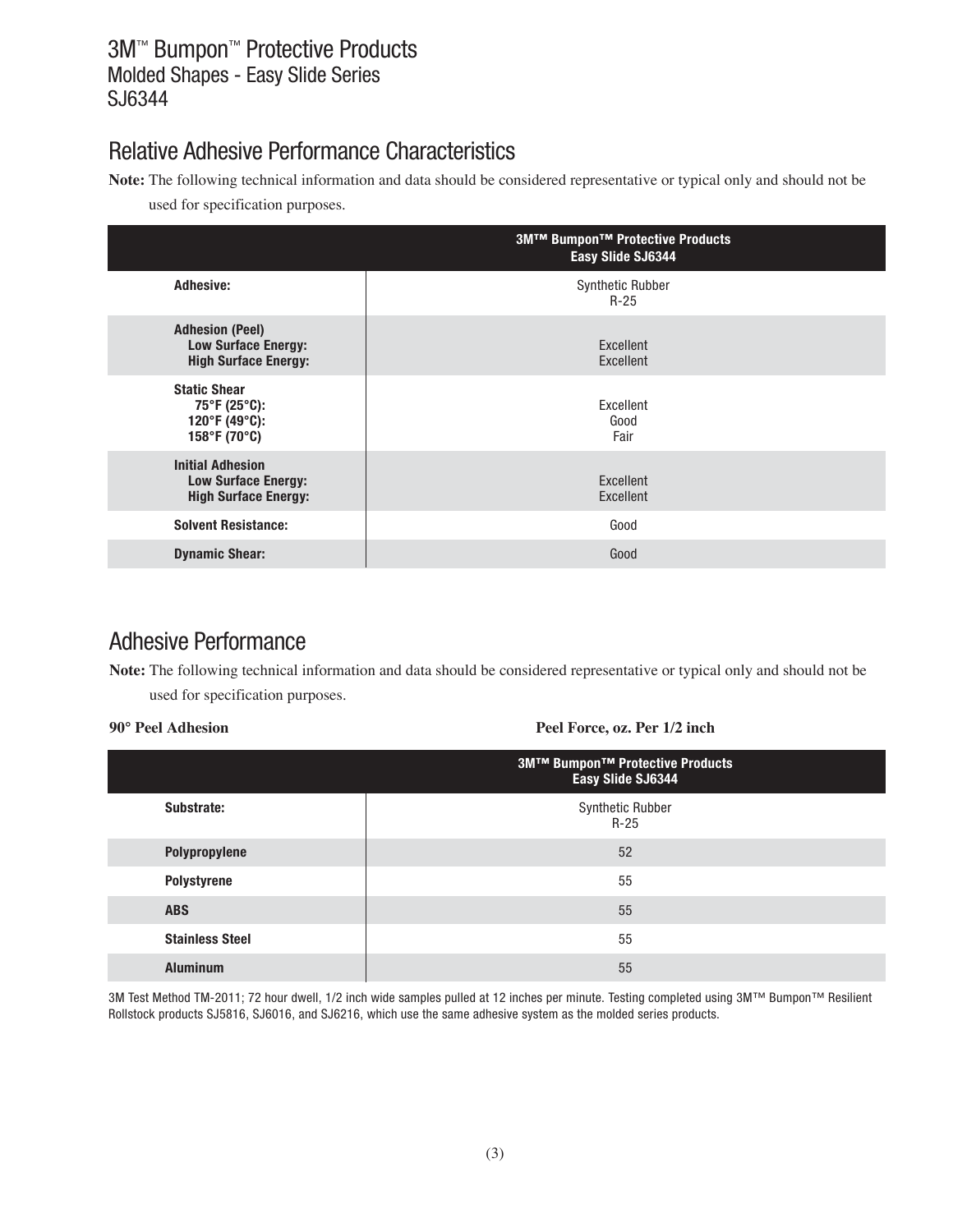#### Environmental Performance

3M™ Bumpon™ Protective Product SJ6344 is intended for interior applications where resilience and other physical properties will remain unchanged.

## Application Techniques

To obtain maximum adhesion, surfaces must be unified, dry, and free of contaminants. Surface contact is essential to adhesive performance. To maximize contact on a substrate:

- Clean surfaces with low strength solvent such as isopropyl alcohol (rubbing alcohol) or heptane. **Note:** Be sure to follow the solvent manufacturer's precautions and directions for use when using solvents.
- Apply firm pressure to help increase the cold flow and contact of the adhesive with the substrate.
- Allow time (dwell) to increase the surface contact and adhesion (see illustrations below).



**Note:** Product selection is ultimately the responsibility of the user and should conduct their own tests under actual use and storage conditions to determine whether product is fit for a particular purpose and user's method of application.

## **Storage**

Store in original cartons at 60° to 80°F (16° to 27°C) and 40 to 50% relative humidity.

## Shelf Life

To obtain best performance, use this product within 18 months from date of manufacture.